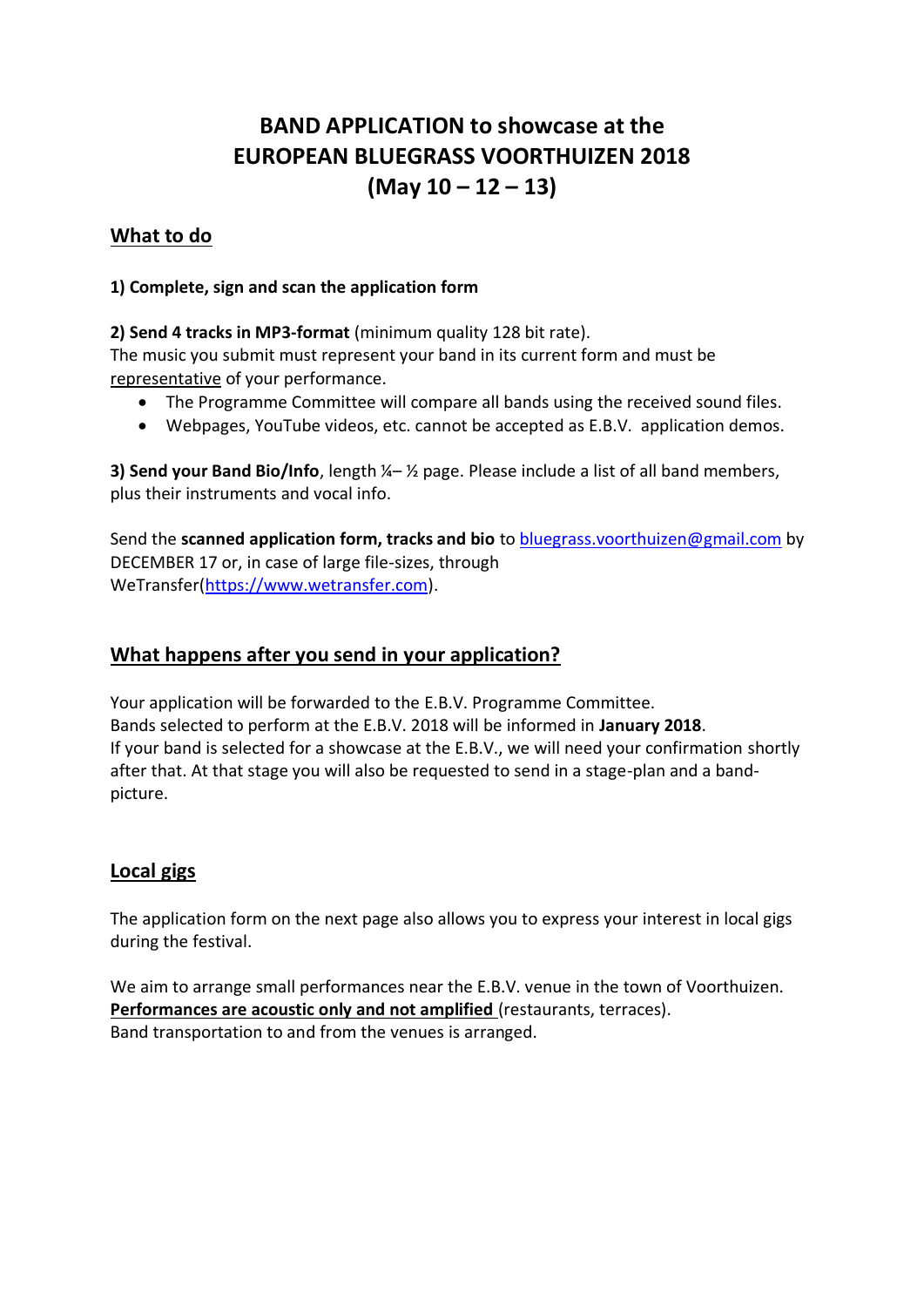# **APPLICATION FORM E.B.V.2018**

(please fill out all information)

#### **We are interested in playing at the 2018 E.B.V.:**

BAND NAME:

CONTACT PERSON:

EMAIL ADDRESS:

#### TELEPHONE:

MAILING/POSTAL ADDRESS:

Street :

Zip-code :

City :

Country :

WEBSITE:

#### **LOCAL GIGS**

• Our band is also interested in playing a local gig during the festival

YES / NO